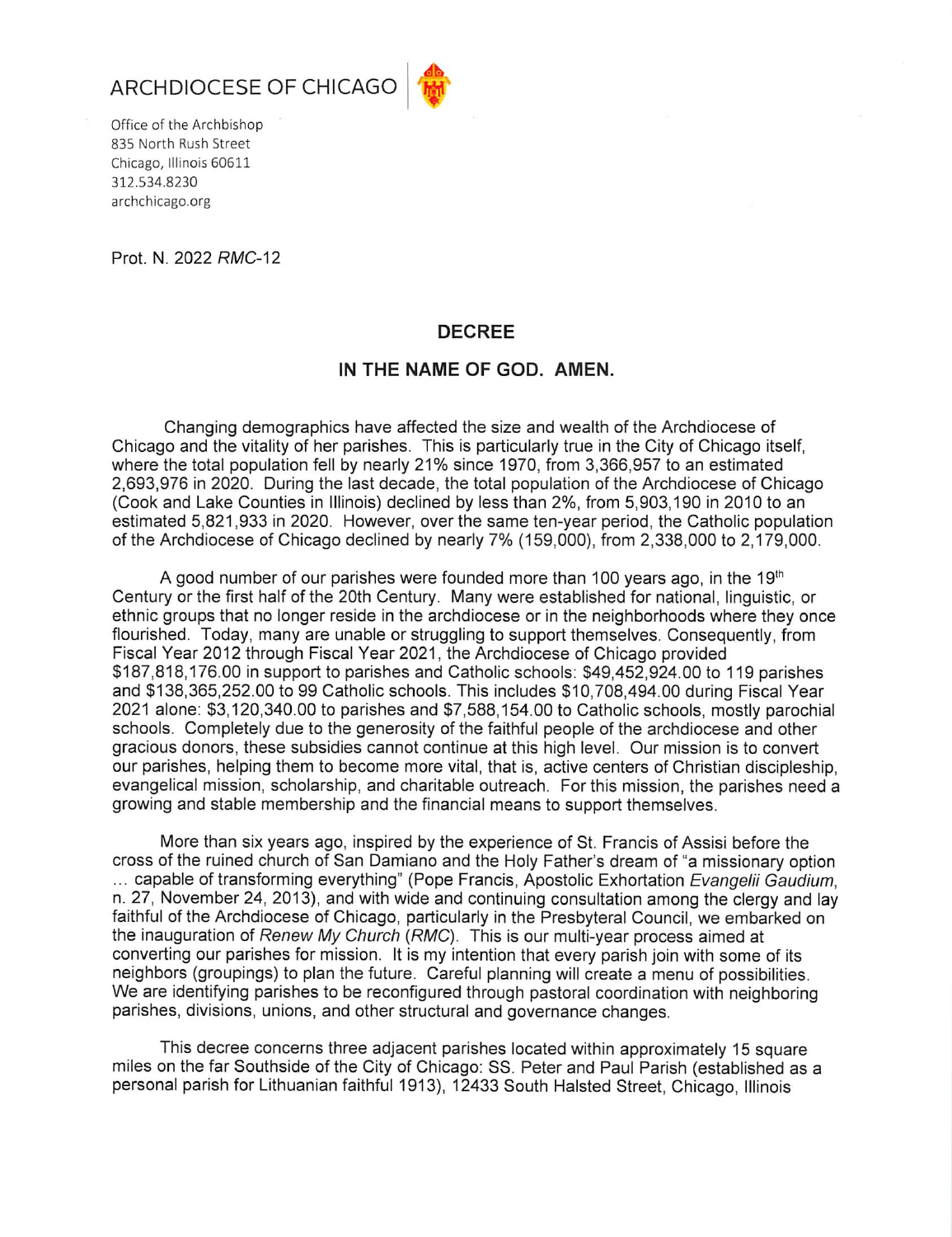Prot. N. 2022 RMC-12 Decree March 14, 2022 Page 2

60628-7035; Holy Name of Mary Parish (established 1940), 11159 South Loomis Street. Chicago, Illinois 60643-3653; and St. John de La Salle Parish (established 1948), 10205 South King Drive, Chicago, Illinois 60628-2109. The churches of the three parishes are approximately two and one half to four and one-half miles apart, a drive of between six and fourteen minutes.

In Fiscal Year 2020 the pre-COVID-19 average Sunday Mass attendance at SS. Peter and Paul Parish was 205, an 55% decline from the 454 attending in Fiscal Year 2000. The same vear, the average Sunday attendance at Holy Name of Mary Parish was 139, a 65% decline from the 401 attending in Fiscal Year 2000, while the average Sunday attendance at St. John de La Salle Parish was 117, a 60% decline from the 295 in Fiscal year 2000. Those living within the parish boundaries and attending the three parishes are predominantly from the African American community. Ministry to Lithuanian faithful at SS. Peter and Paul ended some time ago.

In Fiscal Year 2021, SS. Peter and Paul Parish had an operating deficit of \$68,578.00. In Fiscal Year 2020 there was an operating deficit of \$106.491.00, and in Fiscal Year 2019 the operating deficit was \$98,083,00. In October 2021 the parish had savings of \$6,407,00 on deposit, \$451,471.00 in church debt, and an assessment of capital needs totaling \$909,250.00 in June 2021.

Holy Name of Mary Parish had an operating deficit of \$74,223.00 in Fiscal Year 2021, \$24,676.00 in Fiscal Year 2020, and \$69,568.00 in Fiscal Year 2019. The parish had savings of \$39,148.00 on deposit in October 2021, \$141,064.00 in church debt, and estimated capital needs of 1,088,875.00 in June 2021.

St. John de La Salle Parish had an operating deficit of \$89,940.00 in Fiscal Year 2021, \$\$139,078,00 in Fiscal year 2020, and \$98,083.00 in Fiscal Year 2019. The parish had savings of \$93,849.00 on deposit in October 2021, \$978,175.00 in church debt, and estimated capital needs of \$1,122,700.00 in June 3021.

During Fiscal Year 2019, liturgical life outside Sunday Mass at SS. Peter and Paul Parish included three funerals, no marriages, and no Baptisms. In the same period there were nine funerals, no marriages, and four Baptisms at Holy Name of Mary Parish. At St. John de La Salle Parish there were three funerals, no marriages, and no Baptisms. The combined totals are 15 funerals, no marriages, and four Baptisms, well below the average for a single parish.

Following consultations last year with lay and clergy members of the parishes, including input from parishioners at large, a report was submitted to the Archdiocesan Standards and Recommendations Commission, a group of lay and clergy representatives from across the Archdiocese of Chicago. Recently, the Renew My Church Executive Committee submitted the Commission's recommendation to the pastoral leadership of the archdiocese. Due to the decline in the number of faithful at both parishes, continuing decline in the number of priests to serve as pastors, continuing operating deficits and significant capital needs at both parishes, the Church in this area of the City of Chicago will struggle financially and administratively to sustain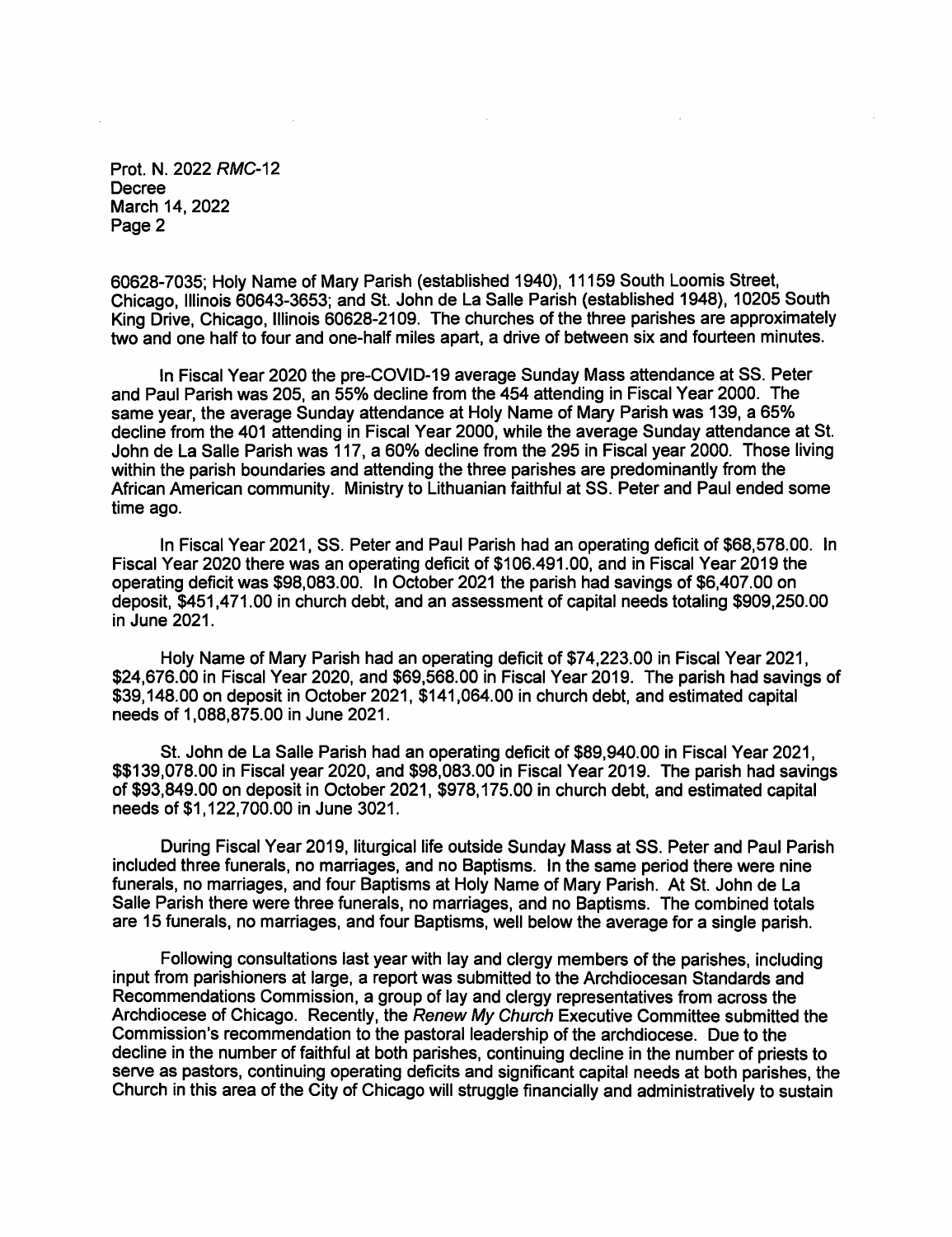**Prot. N. 2022 RMC-12 Decree March 14, 2022 Page 3** 

**three parishes. If the care of souls, evangelization, and discipleship are to be the focus of future mission, the consolidation and conservation of resources under the leadership of a single pastor and pastoral team is required.** 

**THEREFORE, know that I, Cardinal Blase J. Cupich, Archbishop of Chicago, according to the norms of canon 50, canon 121, canon 127 §§1, 2,2° , & 3, and canon 515 §2 of the Code of Canon Law, have before me a proposal that the above-mentioned SS. Peter and Paul Parish, Holy Name of Mary Parish, and St. John de La Salle Parish, all on the Southside of the City of Chicago, be extinguished as separate juridic persons in the Church and united to form one new juridic person, a territorial parish named,** *ad interim,* **Holy Name of Mary, SS. Peter and Paul, and St. John de La Salle Parish, located within the combined territories of Holy Name of Mary Parish and St. John de La Salle Parish and with the addition of the territory of the neighboring St. Anthony Parish west of Wallace Avenue. Holy Name of Mary Church is to be designated the parish church. Know also, I convened the Presbyteral Council of the Archdiocese of Chicago electronically** *via* **the internet on January 17, 2022. Then, after hearing the Presbyteral Council and receiving its vote of 32 for and one against the proposal, I accepted the Presbyteral Council's advice and now, invoking the Holy Spirit,** 

## *I decree the following:*

**1. Effective July 1, 2022, the above-mentioned SS. Peter and Paul Parish, Holy Name of Mary parish, and St. John de La Salle Parish, all on the Southside of the City of Chicago shall be extinguished as separate juridic persons in the Church and united to form one new juridic person, a territorial parish within the combined territories of Holy Name of Mary Parish and St. John de La Salle Parish, and the territory of St. Anthony Parish west of Wallace Avenue. The new parish is to be called,** *ad interim,* **Holy Name of Mary, SS. Peter and Paul, and St. John de La Salle Parish;** 

**2. The ministries of the three extinguished parishes will become those of the new Holy Name of Mary, SS. Peter and Paul, and St. John de La Salle Parish;** 

**3. Each and all the parishioners of the three extinguished parishes, along with the faithful domiciled within the new parish boundaries, will be parishioners of the new Holy Name of Mary, SS. Peter and Paul, and St. John de La Salle Parish;** 

**4. The territory of the new Holy Name of Mary, SS. Peter and Paul, and St. John de La Salle Parish will be the combined territories of the extinguished Holy Name of Mary Parish and St. John de La Salle Parish and the portion of the territory of St. Anthony Parish west of Wallace Avenue, as depicted and described on the map and in the document attached to this decree;** 

**5. Subject to the intention of founders and donors, and with due regard for any acquired rights, the goods and patrimonial rights of the three extinguished parishes, together with any obligations with which they may be burdened, will be those of the new Holy Name of Mary, SS. Peter and Paul, and St. John de La Salle Parish (canon 121);**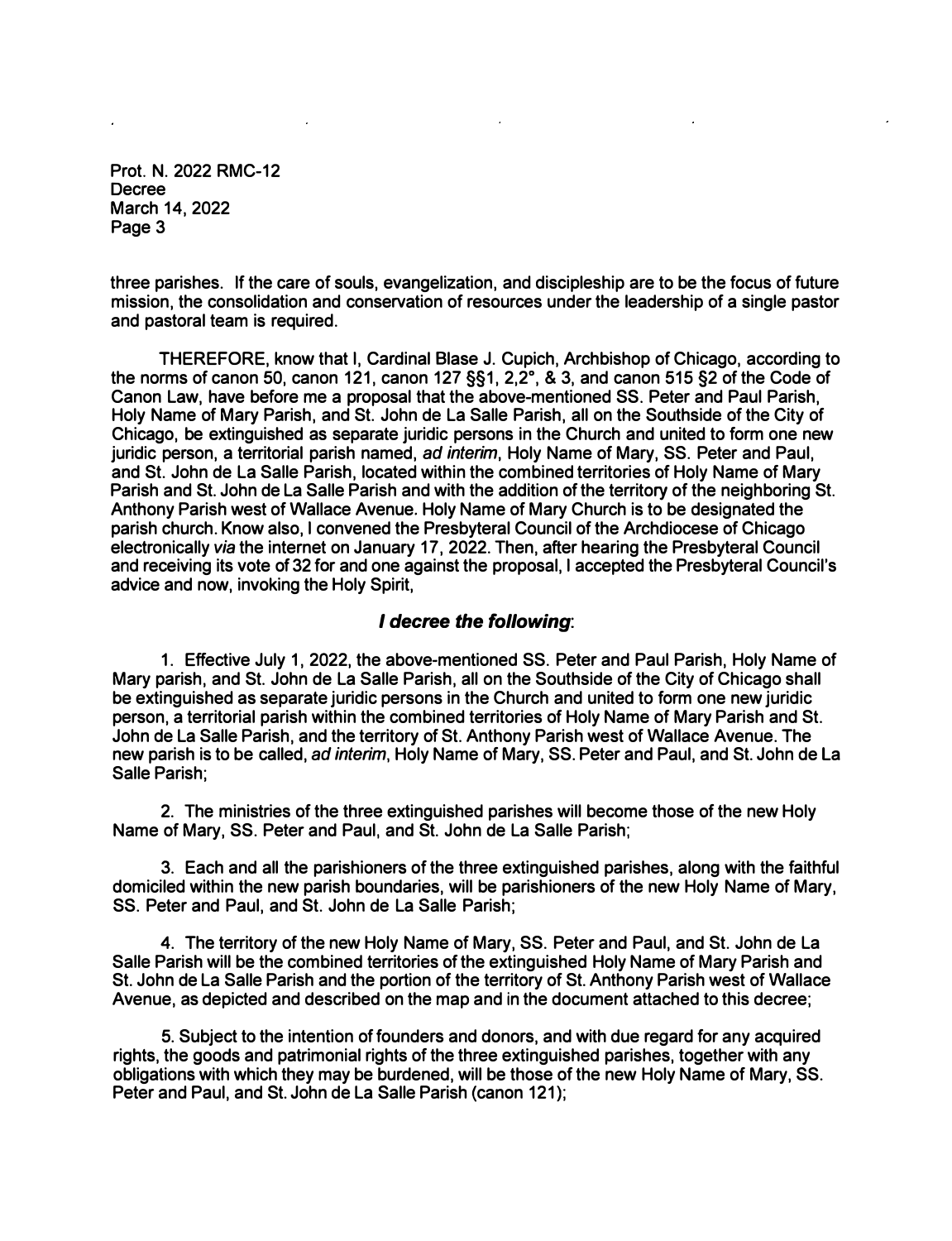Prot. N. 2022 RMC-12 Decree March 14, 2022 Page 4

6. The churches of the extinguished SS. Peter and Paul Parish, the extinguished Holy Name of Mary Parish, and the extinguished St. John de La Salle Parish will be churches of the new Holy Name of Mary, SS. Peter and Paul, and St. John de La Salle Parish, retaining their own titles. Holy Name of Mary Church shall be designated the parish church of the new parish;

7. The data submitted to the Presbyteral Council on this matter, together with the minutes of the Council meeting of January 17, 2022, are to be attached to this decree and will become available upon request to those eligible to receive them;

8. The sacramental records and other materials relevant to historical research pertaining to the three extinguished parishes will be collected and maintained at the Holy Name of Mary Church campus, unless otherwise determined by the expert staff of the Joseph Cardinal Bernardin Archives and Records Center of the Archdiocese of Chicago: and

9. Notification of this decree shall be given immediately through the official website of the Archdiocese of Chicago. The decree shall be conveyed to the pastors of SS. Peter and Paul Parish, Holy Name of Mary Parish, and St. John de La Salle Parish, as well as to the pastor of St. Anthony Parish. As soon as possible, the pastors shall inform their parishioners of the decree through the parish bulletin or other suitable means.

Before hierarchical recourse (appeal) may be taken against this decree, a written, dated, and signed petition, asking me to revoke or amend the decree, must be sent or delivered to me within ten (10) useful days from notification of the decree (CIC cc. 1734, 1735, 1737). The address is Office of the Archbishop of Chicago, Archbishop Quigley Center, 835 North Rush Street, Chicago, Illinois 60611.

Given this 14<sup>th</sup> day of March, A.D. 2022. From Holy Name Cathedral, Chicago, Illinois

Mare Cond-Ly<br>chbishop of Chicago



Res. Robert Festel

**Ecclesiastical Notary** 

**Attachments**